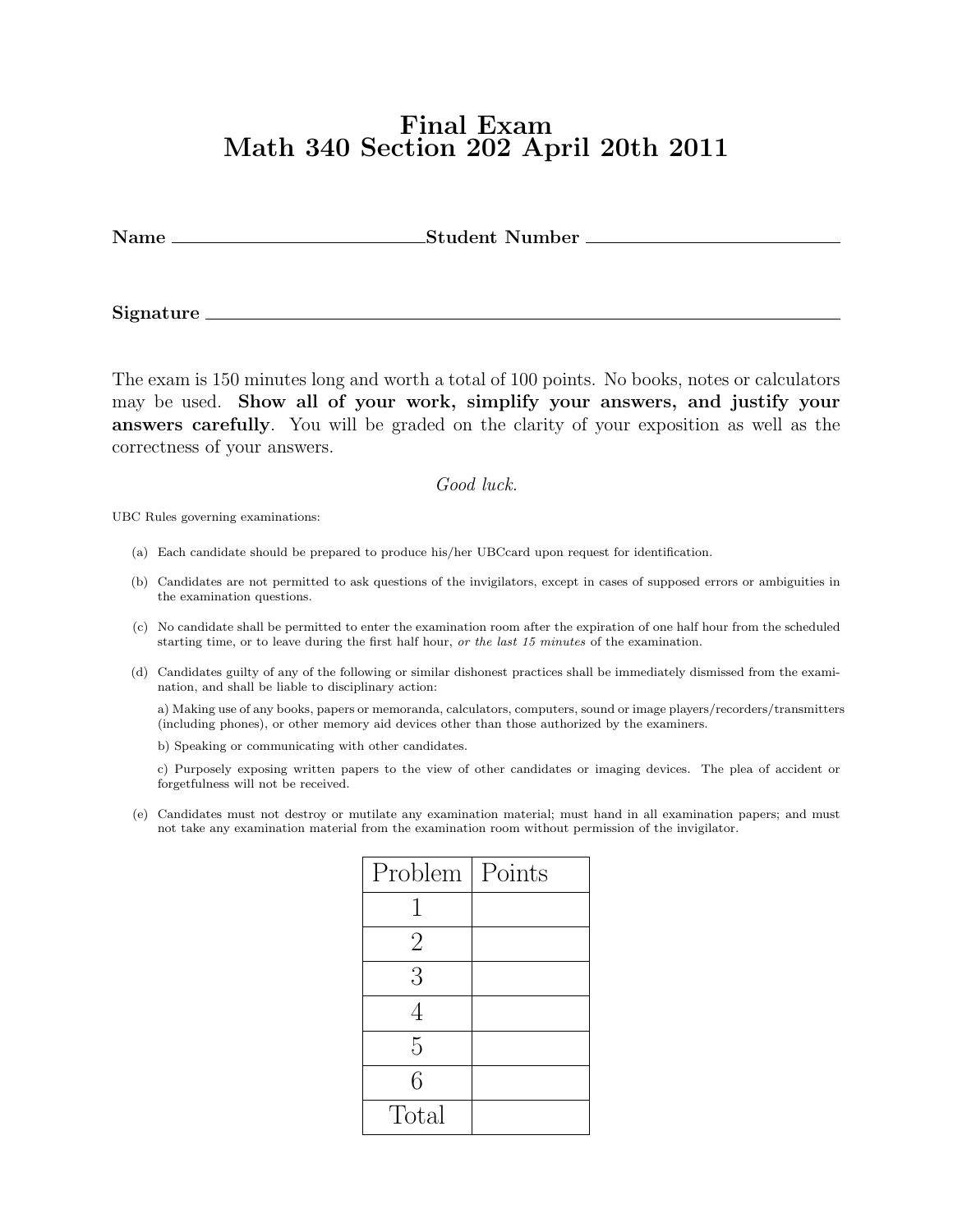MATH 340 Section 202 April 2011 page 2 of 17

## Useful Formulae Page

The following formulae may be of use. You are assumed to understand what they mean.

$$
\mathbf{x}_B = B^{-1}\mathbf{b} - B^{-1}A_N\mathbf{x}_N
$$
  
\n
$$
z = \mathbf{c}_B B^{-1}\mathbf{b} + (\mathbf{c}_N - \mathbf{c}_B B^{-1}A_N)\mathbf{x}_N
$$

and  $yB = c_B$ ,  $Bd = a$ ,  $x_B^* - t d$ .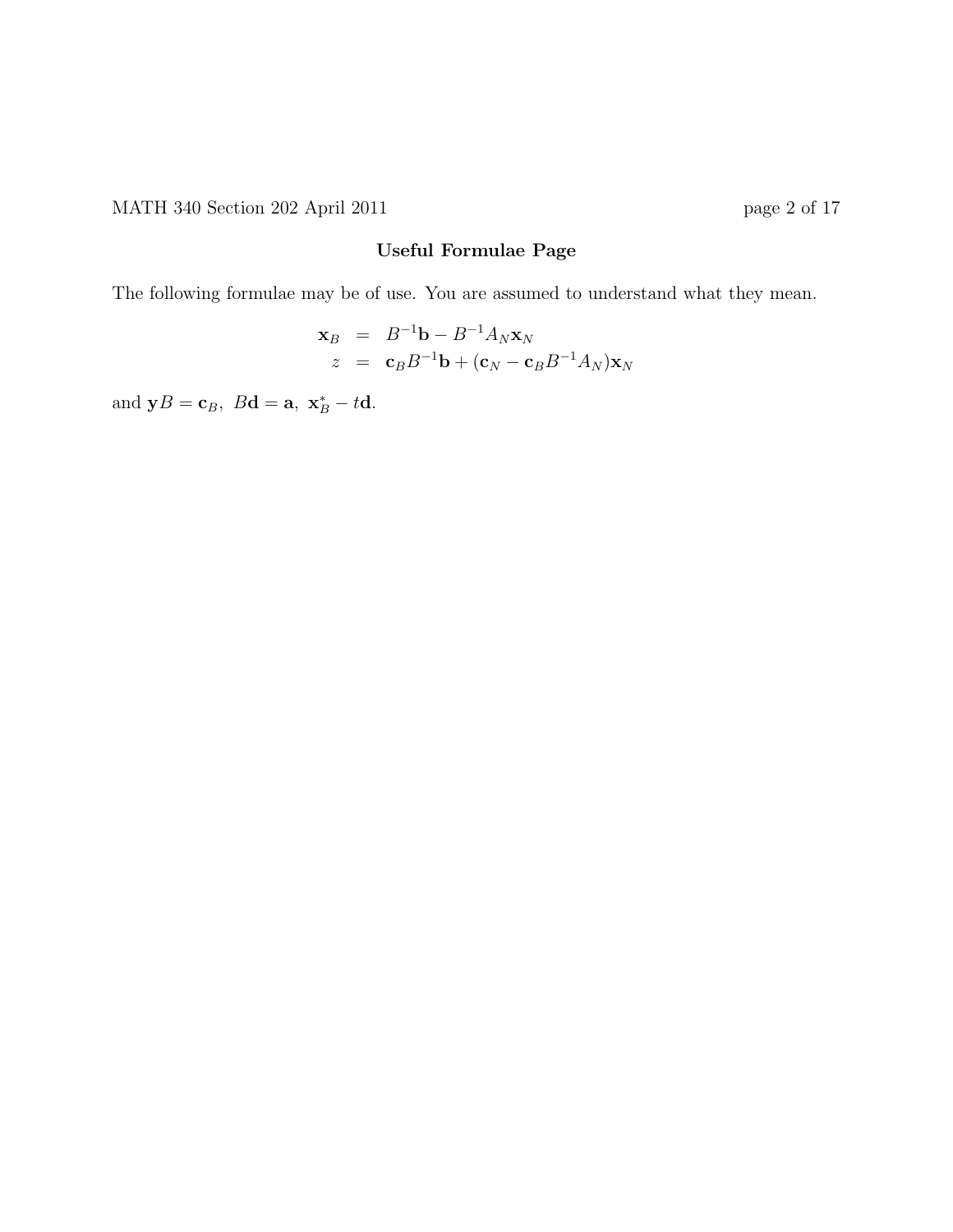1 (10 points). Unbounded LP problems: Using proof by contradiction, show that the following LP problem is unbounded.

$$
\begin{array}{rcl}\n\text{Maximize} & 3x_1 + 4x_2 + 7x_3 \\
\text{subject to} & 2x_1 + 3x_2 - x_3 \le -3 \\
& x_1 - x_2 & \le 4 \\
& -3x_1 + x_2 - 2x_3 \le 2 \\
& x_1, \quad x_2, \quad x_3 \ge 0\n\end{array}
$$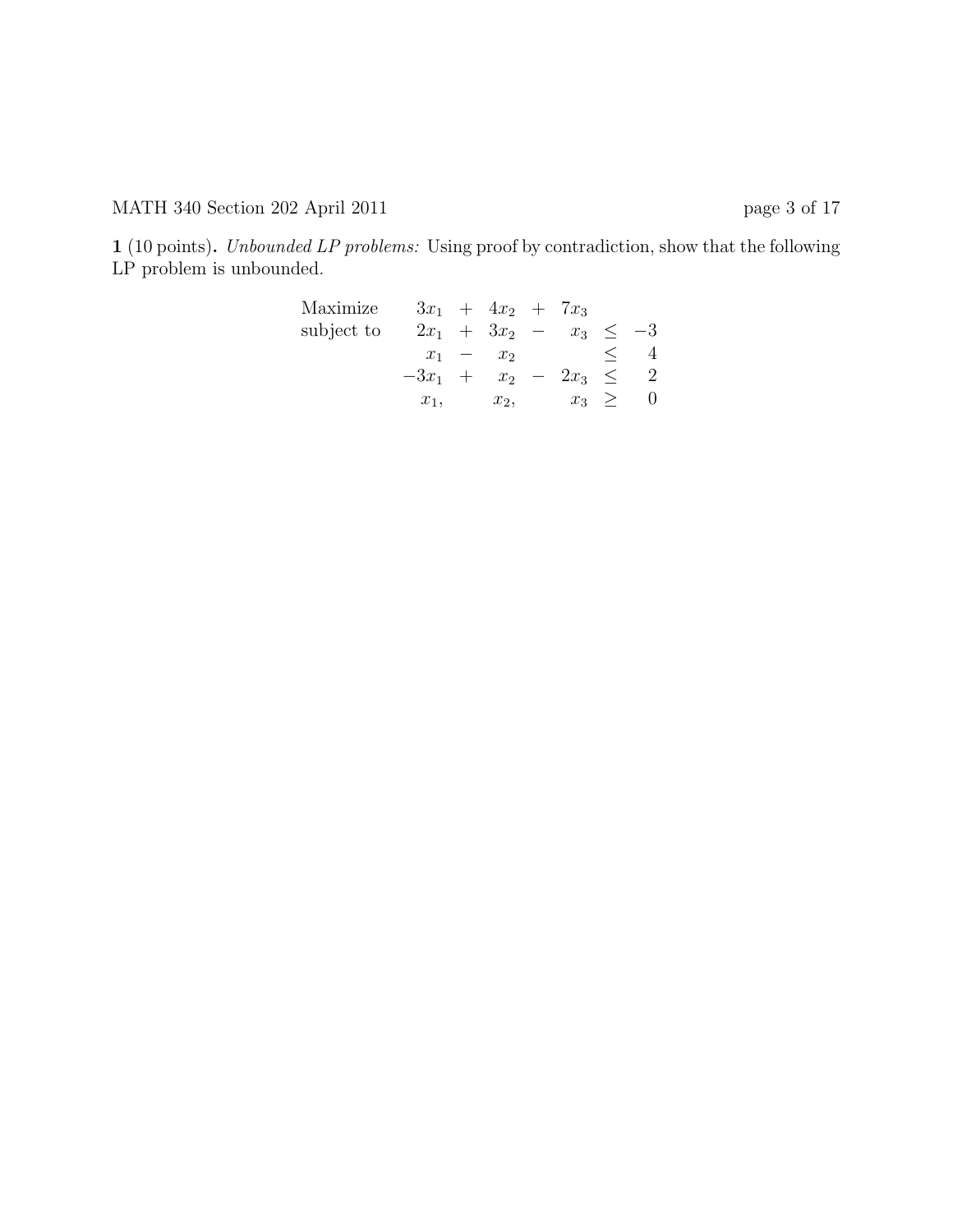## MATH 340 Section 202 April 2011 page 4 of 17

- **2** (15 points). Duality:
	- (a) (5 points) State the Strong Duality Theorem.
	- (b) (10 points) For each of the following statements state if it is true or false. If you state true, then give a proof of the statement. If you state false then give a counter example by stating an LP problem, its dual and corresponding optimal solution(s).
		- i) If a primal LP problem has an optimal solution then the dual LP problem always has an optimal solution.
		- ii) If a primal LP problem has a unique optimal solution then the dual LP problem always has a unique optimal solution.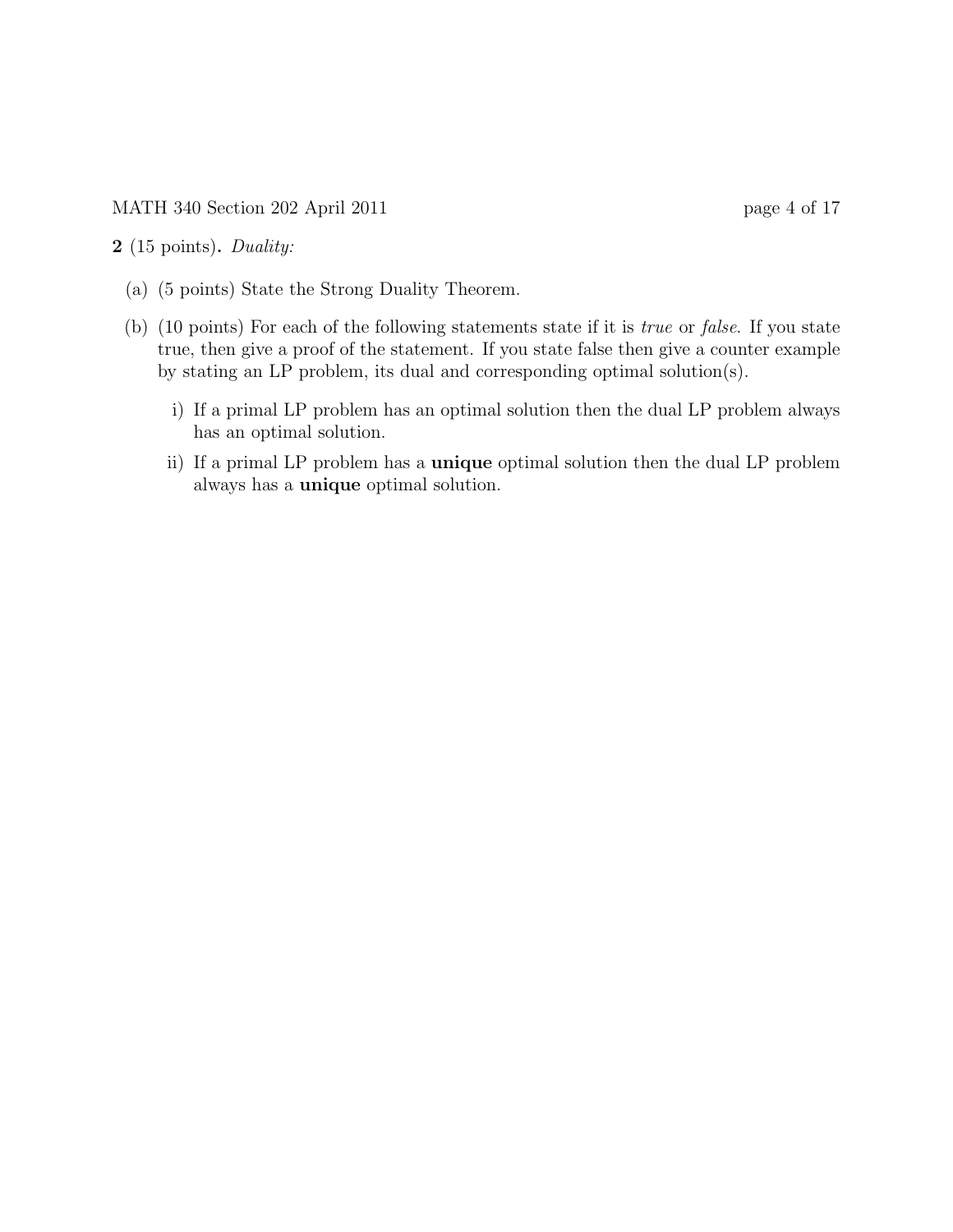MATH 340 Section 202 April 2011 page 5 of 17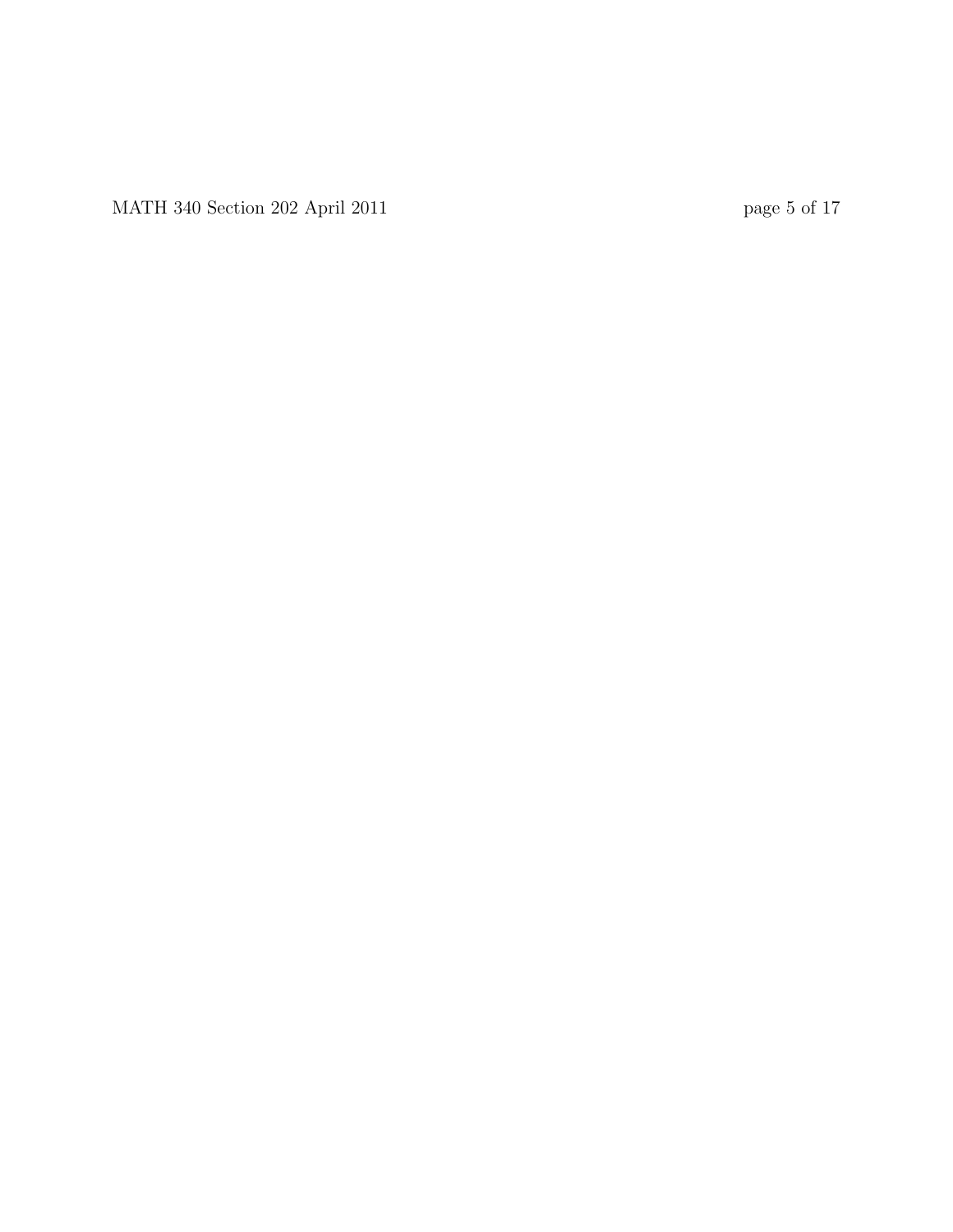#### MATH 340 Section 202 April 2011 **page 6 of 17**

3 (20 points). Complementary slackness:

## NOTE: There are four parts to this questions in total.

Golem enters a cave that contains 4 sacks of different precious powders. In the cave there are  $a_i$  kilos of powder number i. A sack full of powder i is worth  $c_i$  silver pennies and weighs  $a_i$  kilos. Golem can carry up to b kilos out of the cave.

Let  $x_i$  denote the the weight in kilos of powder i which Golem carries.

You have the following information:

$$
a_1 = 2
$$
,  $a_2 = 3$ ,  $a_3 = 2$ ,  $a_4 = 4$ ,  
 $c_1 = 600$ ,  $c_2 = 600$ ,  $c_3 = 200$ ,  $c_4 = 20$ ,

and  $b = 6$ .

- (a) (4 points) Formulate Golem's problem of maximizing the value of the inventory of powders he carries out of the cave as an LP problem in standard form in decision variables  $x_1, x_2, x_3, x_4$ .
- (b) (4 points) Formulate the dual of this LP problem in decision variables  $y_1, y_2, y_3, y_4, y_5$ , and write down the units of the variables.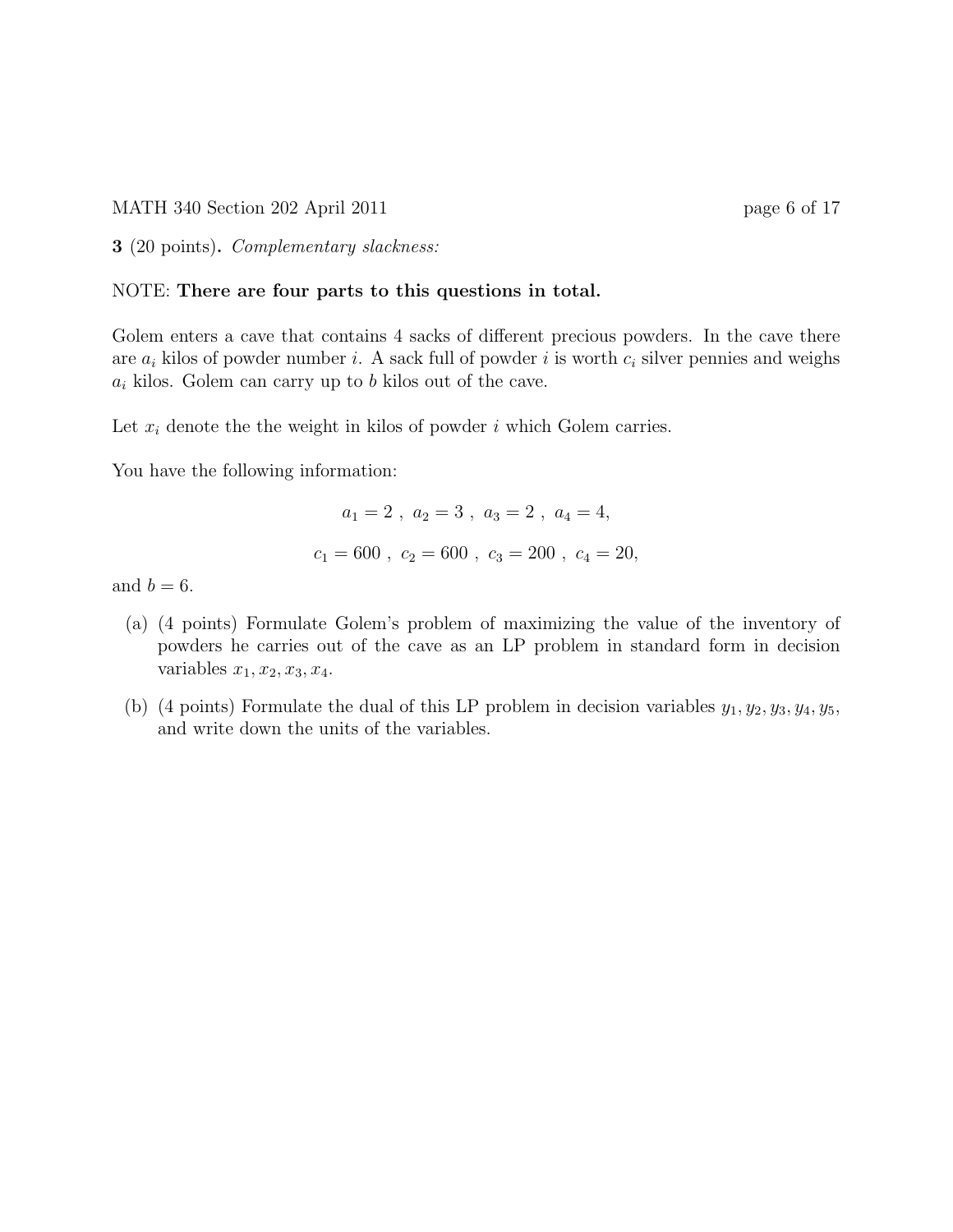MATH 340 Section 202 April 2011 page 7 of 17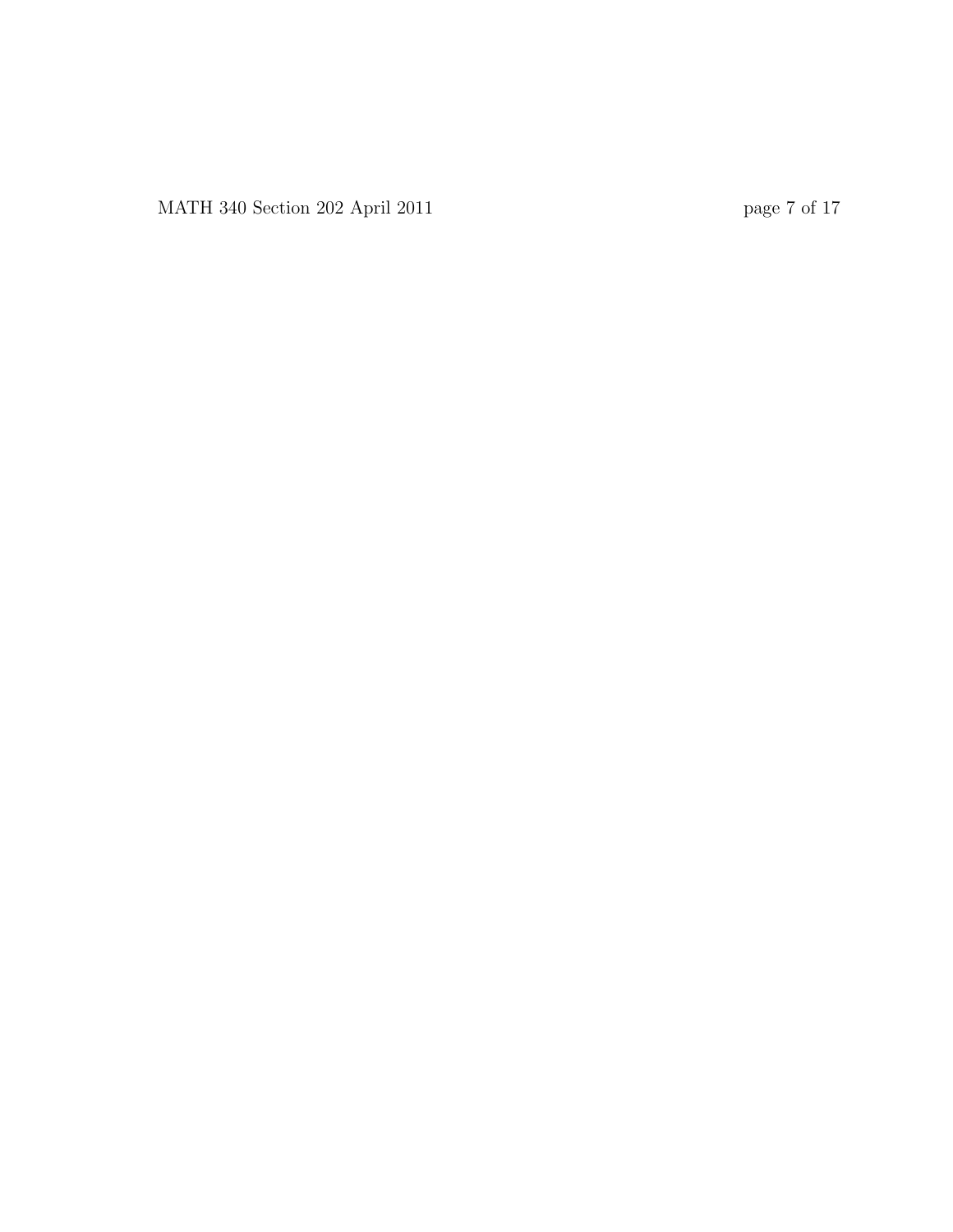MATH 340 Section 202 April 2011 page 8 of 17

- (c) (5 points) Use the first two parts of the question and complementary slackness to verify that Golem can maximize his wealth by carrying:
	- all of powder 1
	- $\bullet\,$  all of powder  $2$
	- $\bullet\,$  1 kilo of powder  $3$
	- and none of powder 4.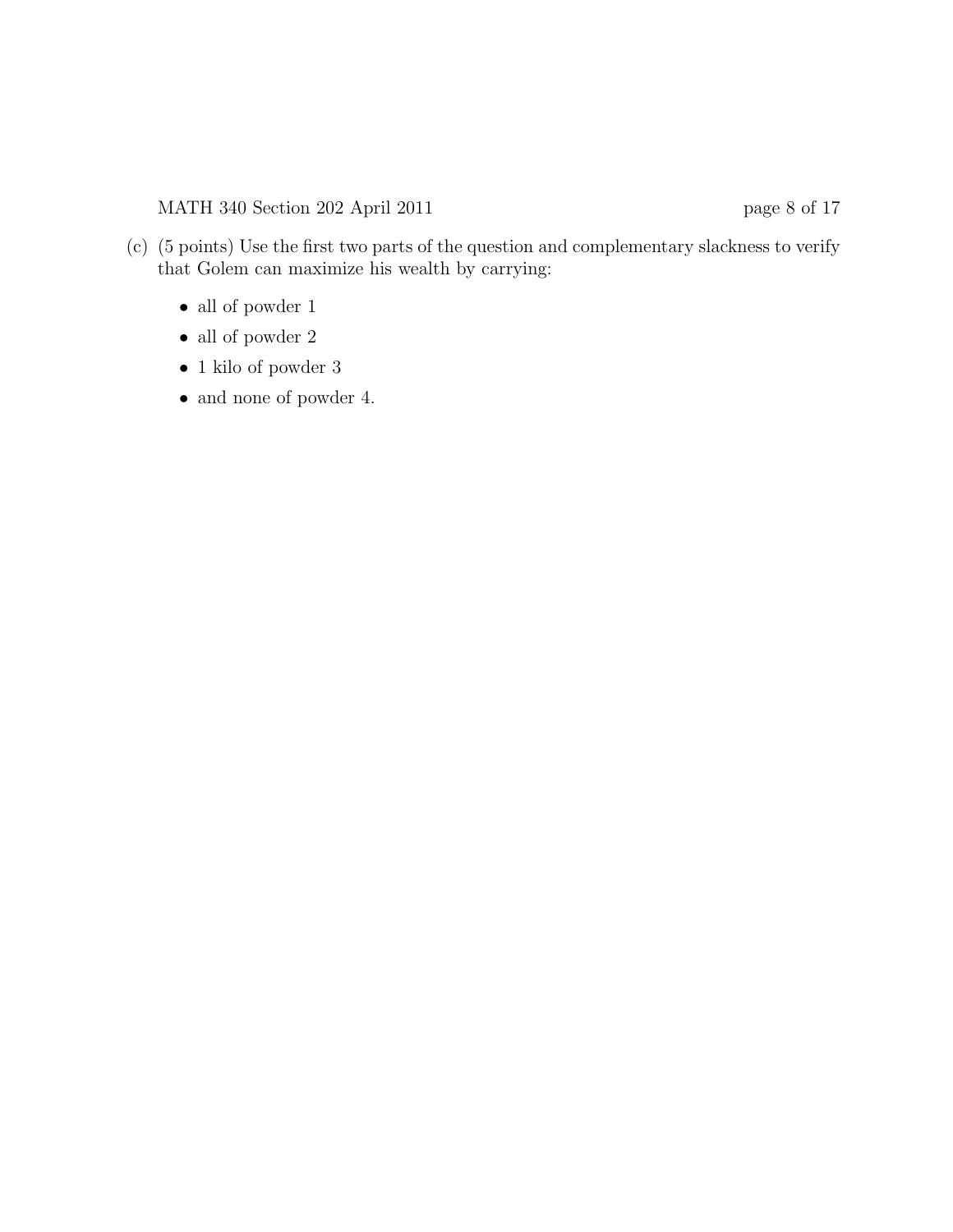MATH 340 Section 202 April 2011 page 9 of 17

(d) (7 points) For this part of the question, the values of the  $a_i$ 's  $c_i$ 's and b are not known, but they satisfy the following inequalities:

$$
\frac{c_1}{a_1} \ge \frac{c_2}{a_2} \ge \frac{c_3}{a_3} \ge \frac{c_4}{a_4},
$$

 $a_1 + a_2 < b$ , and  $a_1 + a_2 + a_3 > b$ .

Use the first two parts of the question and complementary slackness to verify that Golem can maximize his wealth by carrying:

- all of powder 1
- $\bullet\,$  all of powder  $2$
- $b a_1 a_2$  kilos of powder 3
- and none of powder 4.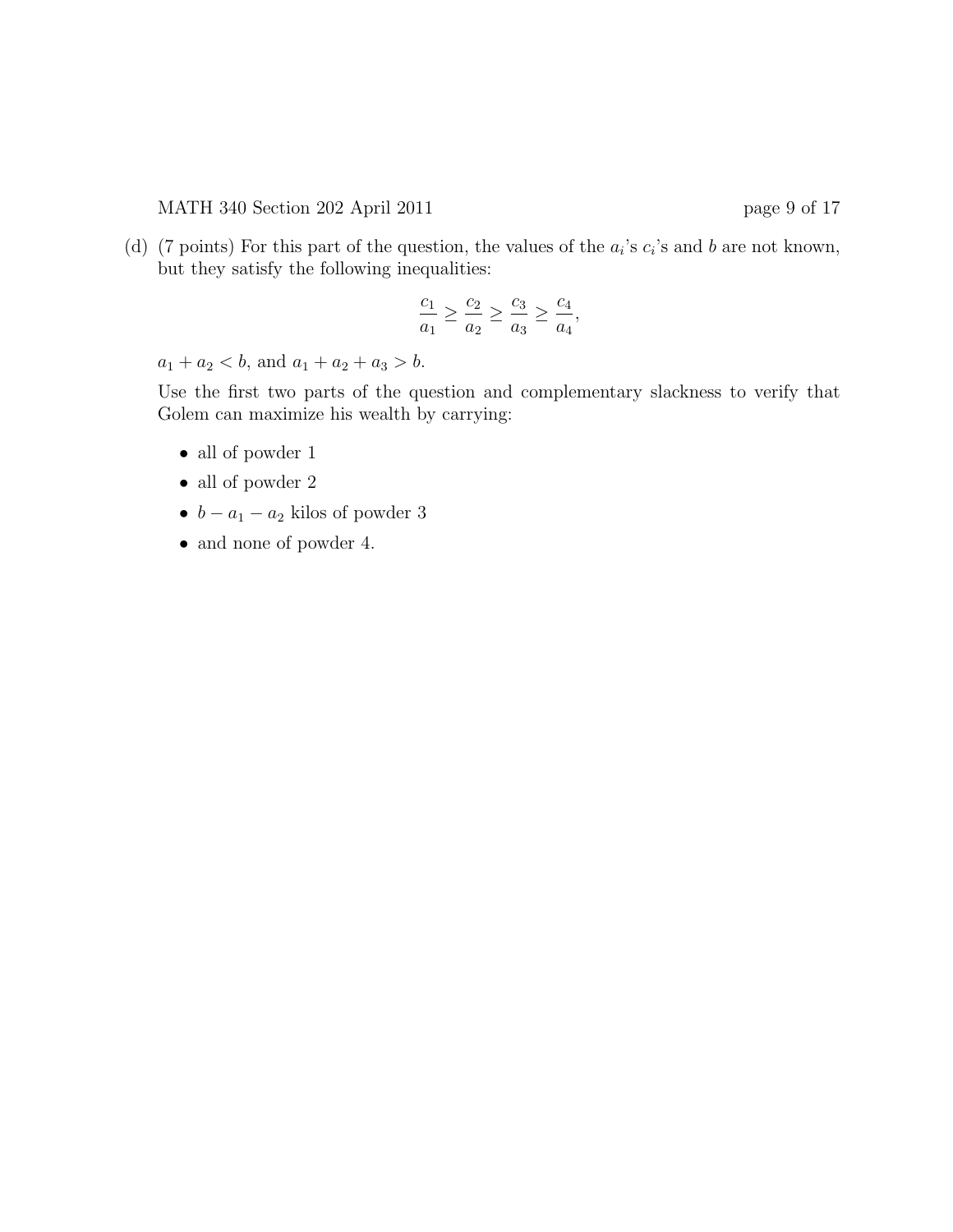## MATH 340 Section 202 April 2011 page 10 of 17

 $\boldsymbol{z}$ 

4 (15 points). Linear algebra of LP problems: Recall the revised simplex formulae from the Useful Formulae Page:

$$
\mathbf{x}_B = B^{-1}\mathbf{b} - B^{-1}A_N \mathbf{x}_N
$$

$$
= \mathbf{c}_B B^{-1}\mathbf{b} + (\mathbf{c}_N - \mathbf{c}_B B^{-1}A_N) \mathbf{x}_N
$$

Suppose at some stage of a revised simplex method for an LP problem you have a feasible basis with

$$
\mathbf{x}_B = \begin{pmatrix} x_1 \\ x_2 \\ x_3 \end{pmatrix} \mathbf{x}_N = \begin{pmatrix} x_4 \\ s_1 \\ s_2 \\ s_3 \end{pmatrix} A_N = \begin{pmatrix} 0 & 1 & 0 & 0 \\ -1 & 0 & 1 & 0 \\ 3 & 0 & 0 & 1 \end{pmatrix} \mathbf{x}_B^* = B^{-1} \mathbf{b} = \begin{pmatrix} 5 \\ 5 \\ 5 \end{pmatrix},
$$

as well as  $\mathbf{c}_B B^{-1} \mathbf{b} = 0$ ,

$$
\mathbf{c}_N - \mathbf{c}_B B^{-1} A_N = \begin{pmatrix} 1 & -1 & -1 \end{pmatrix},
$$

and

$$
\mathbf{d} = \begin{pmatrix} 0 \\ -1 \\ -3 \end{pmatrix}
$$

satisfies  $B\mathbf{d} = \mathbf{a}$  where  $\mathbf{a} =$  $\sqrt{ }$  $\mathcal{L}$ 0 −1 3  $\setminus$  $\cdot$ Without calculating B:

- - (a) (6 points) Show that corresponding LP problem is unbounded.
- (b) (9 points) Give a feasible solution to the corresponding LP problem such that  $z \ge 1000$ .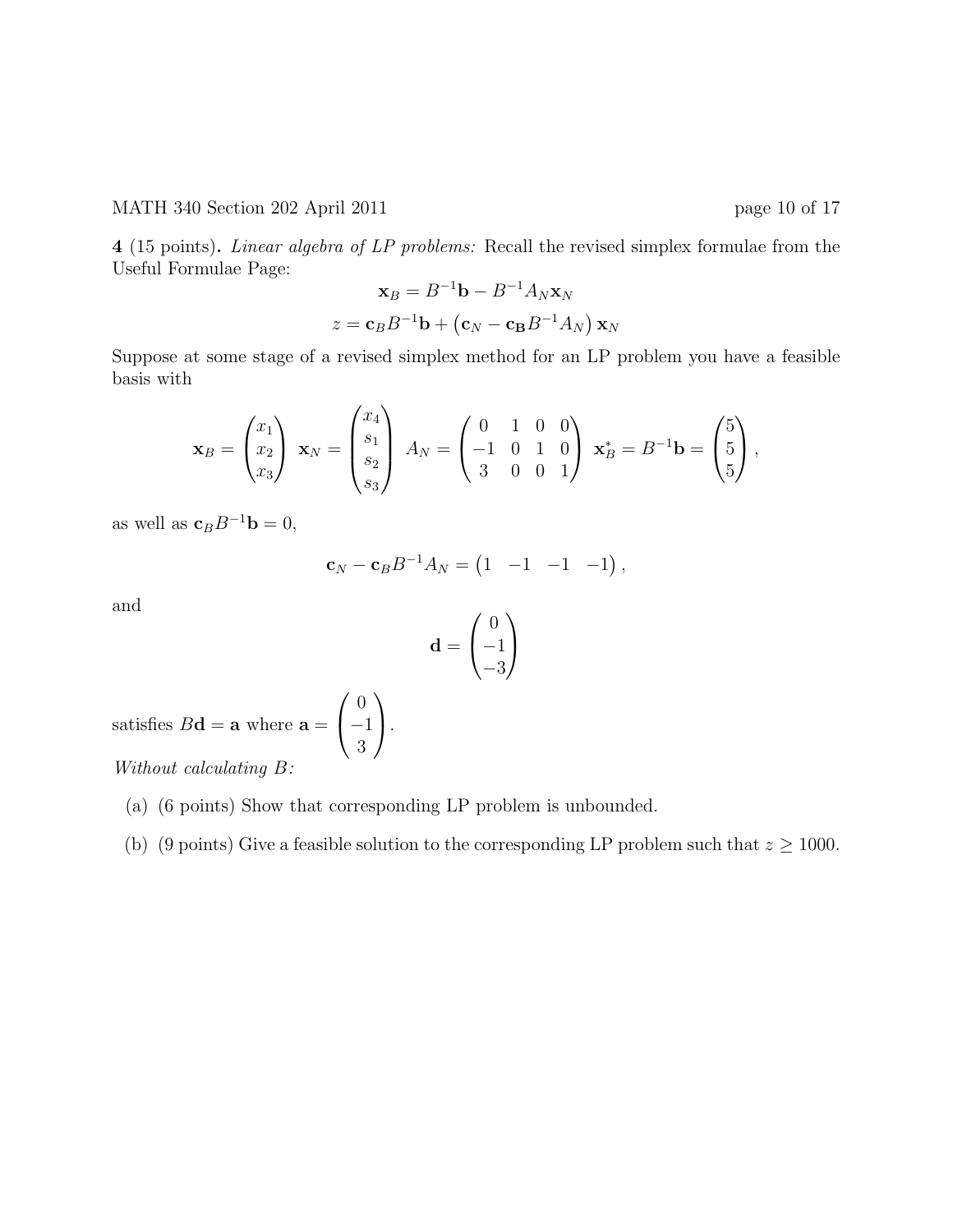MATH 340 Section 202 April 2011 page 11 of 17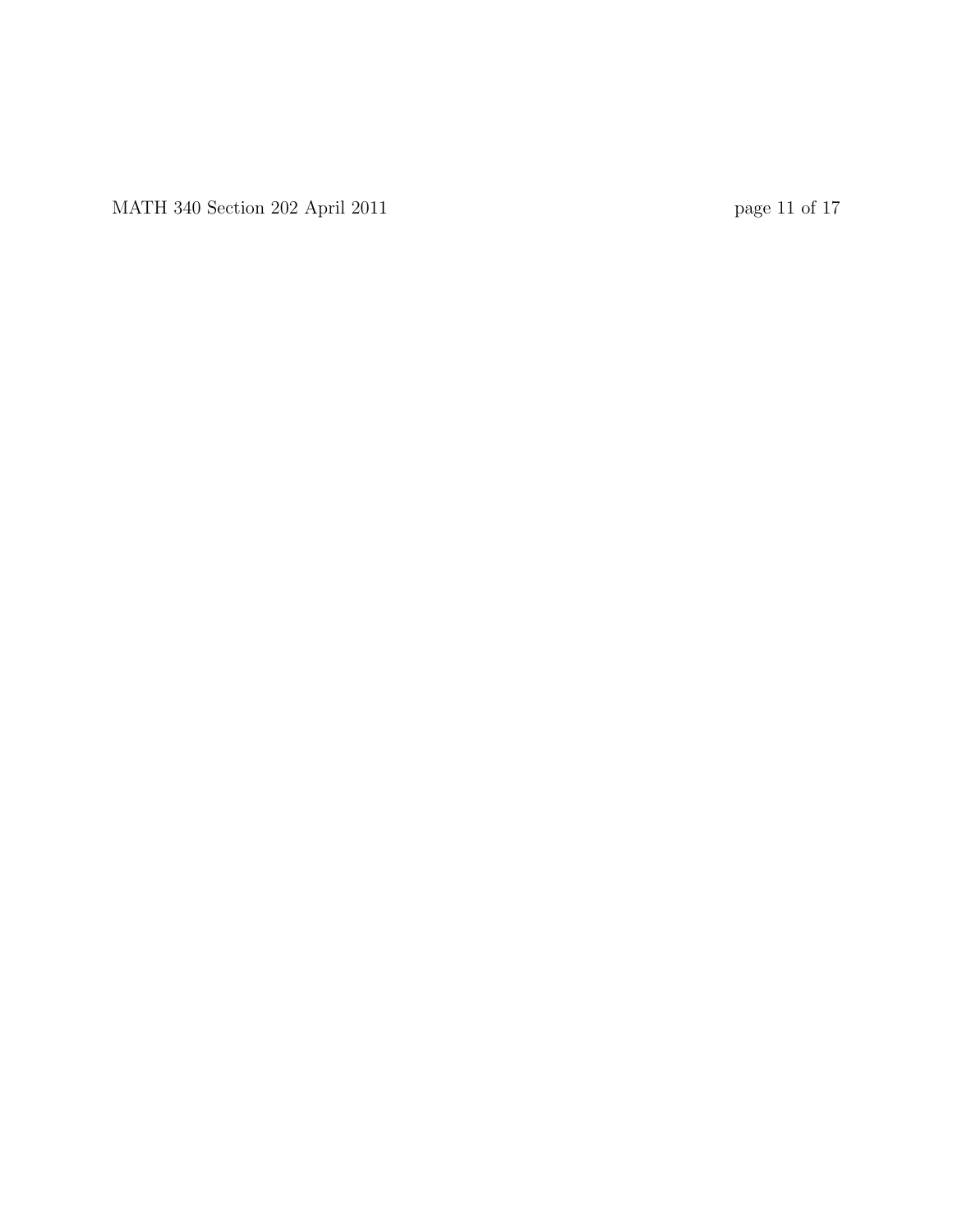5 (20 points). Revised simplex method: Solve this problem using the revised simplex method. Use the largest coefficient rule to select your entering and leaving variables. (You should find you are stopped during the third iteration.)

| $2x_1$  |  |         |                                     |                                                                                           |
|---------|--|---------|-------------------------------------|-------------------------------------------------------------------------------------------|
| $x_1$ , |  |         |                                     |                                                                                           |
|         |  | $x_2$ , | Maximize $2x_1 + 7x_2 + 3x_3 + x_4$ | subject to $x_1 + 2x_2 - 3x_3 + x_4 \leq 5$<br>$+x_3$ $+3x_4$ < 2<br>$x_3, \quad x_4 > 0$ |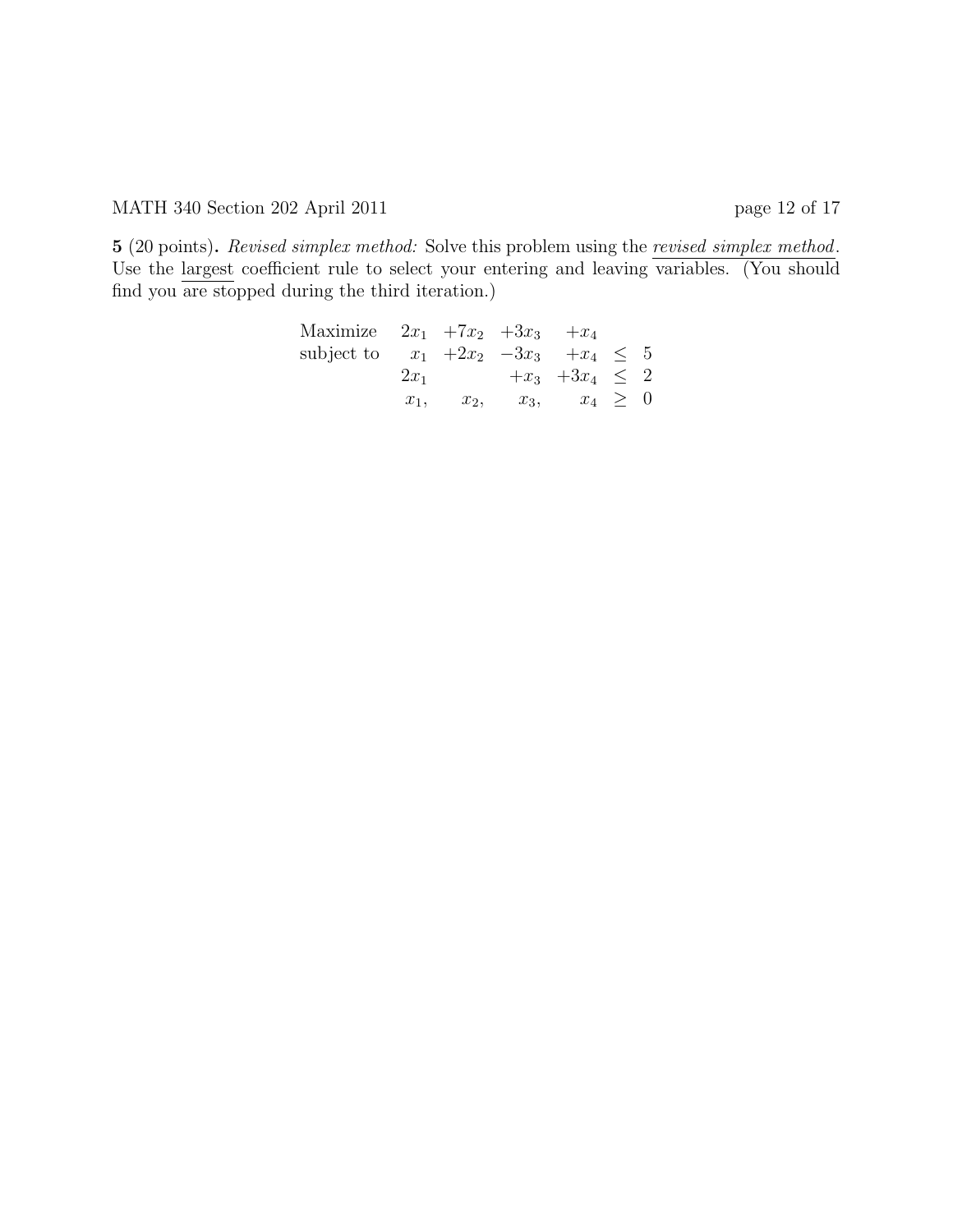MATH 340 Section 202 April 2011 page 13 of 17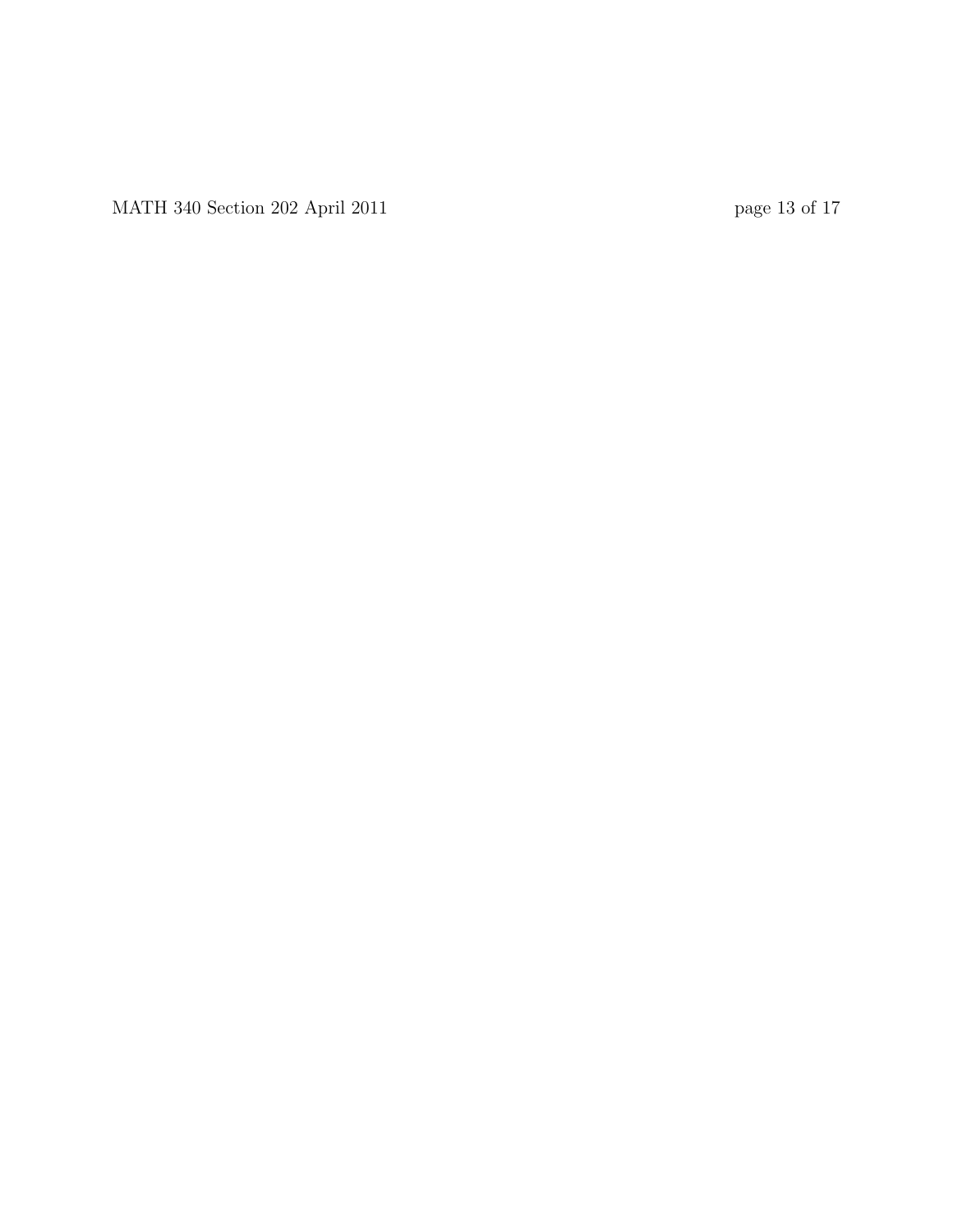MATH 340 Section 202 April 2011 page 14 of 17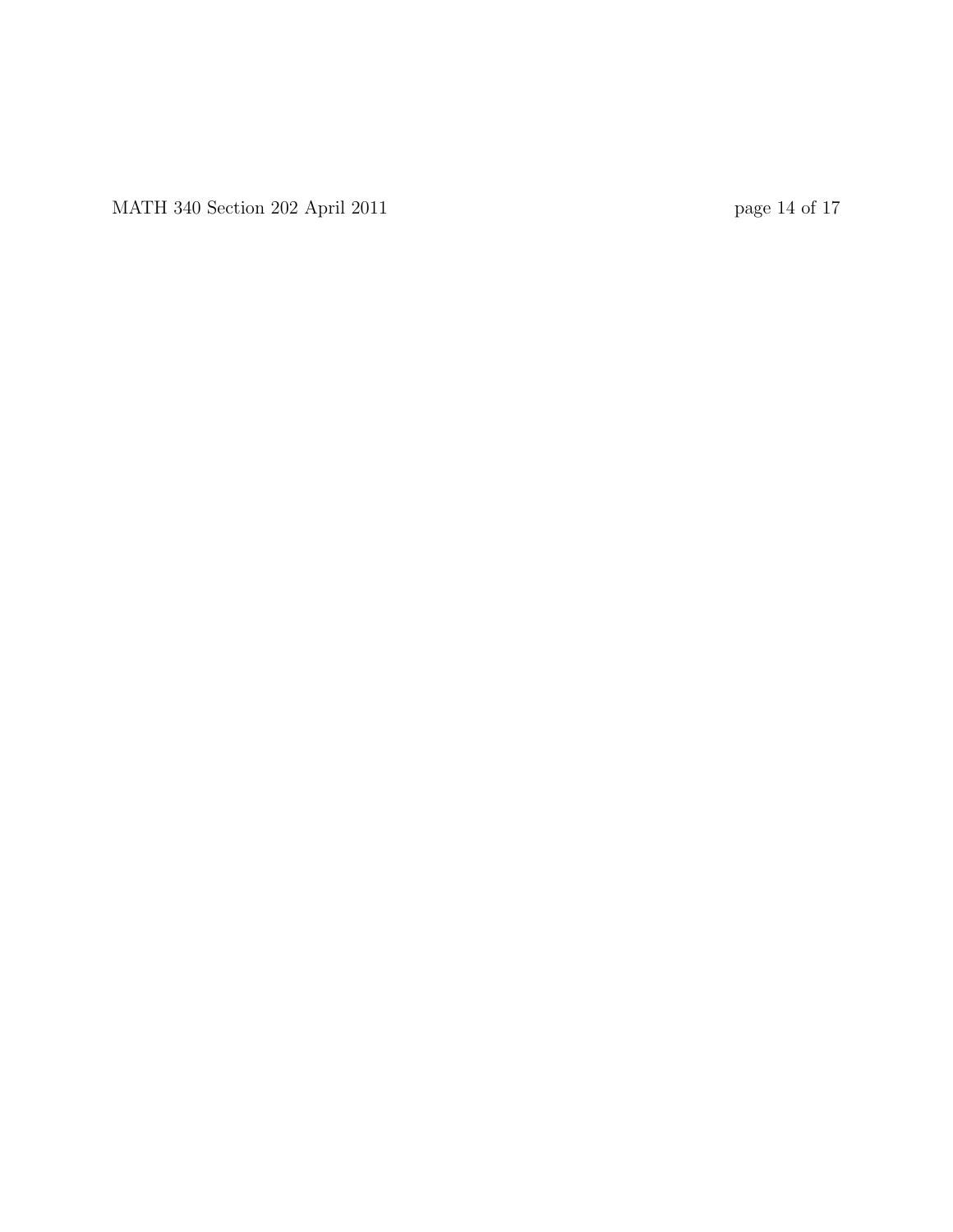6 (20 points). Sensitivity analysis: We run a designer shoe company with three lines: Wacky Wedges, Posh Platforms, and Sharp Stilettos. To make a crate of Wacky Wedges we require 1 kg leather, 2 kg glue and 2 kg wood. To make a crate of Posh Platforms we require 2 kg leather, 1 kg glue and 1 kg wood. To make a crate of Sharp Stilettos we require 2 kg leather, 2 kg glue and 1 kg wood. On each crate of Wacky Wedges we make \$ 2 K profit, each crate of Posh Platforms \$ 3 K profit, each crate of Sharp Stilettos \$ 2 K profit.

We can afford 12 kg leather, 15 kg glue and 16 kg wood per day. If  $x_1, x_2, x_3$  are the crates we sell respectively of Wedges, Platforms and Stilettos per day we get the following Linear Programming problem.

maximise  $2x_1 + 3x_2 + 2x_3$  subject to  $x_1, x_2, x_3 \ge 0$  and

$$
x_1 + 2x_2 + 2x_3 \le 12
$$
  
\n
$$
2x_1 + x_2 + 2x_3 \le 15
$$
  
\n
$$
2x_1 + x_2 + x_3 \le 16
$$

After applying the simplex method we get the final dictionary

$$
\begin{array}{rcl}\nx_1 &=& 6 & -\frac{2}{3}x_3 & +\frac{1}{3}s_1 & -\frac{2}{3}s_2 \\
x_2 &=& 3 & -\frac{3}{3}x_3 & -\frac{3}{3}s_1 & +\frac{1}{3}s_2 \\
s_3 &=& 1 & +x_3 & +s_2 \\
z &=& 21 & -\frac{4}{3}x_3 & -\frac{4}{3}s_1 & -\frac{1}{3}s_2\n\end{array}
$$

having used at this step

$$
B = \begin{pmatrix} 1 & 2 & 0 \\ 2 & 1 & 0 \\ 2 & 1 & 1 \end{pmatrix} \quad B^{-1} = \begin{pmatrix} -\frac{1}{3} & \frac{2}{3} & 0 \\ \frac{2}{3} & -\frac{1}{3} & 0 \\ 0 & -1 & 1 \end{pmatrix}
$$

- (a) (5 points) Which resource has the greatest profit per resource? How much is it? Explain your answer briefly.
- (b) (5 points) A colleague says that increasing the amount of wood we can afford per day will not increase our profit. Verify they are correct.
- (c) (5 points) If the objective function is changed to  $(2+2\gamma)x_1 + (3-\gamma)x_2 + 2x_3$  determine the range on  $\gamma$  so that the basis  $\{x_1, x_2, s_3\}$  remains optimal.
- (d) (5 points) Returning to the original problem: If we decide to put ribbons on our Wedges and Stilettos, and each crate of shoes requires 1 kg of ribbon, and we can afford 5 kg of ribbon per day, what is the new optimal value and optimal solution?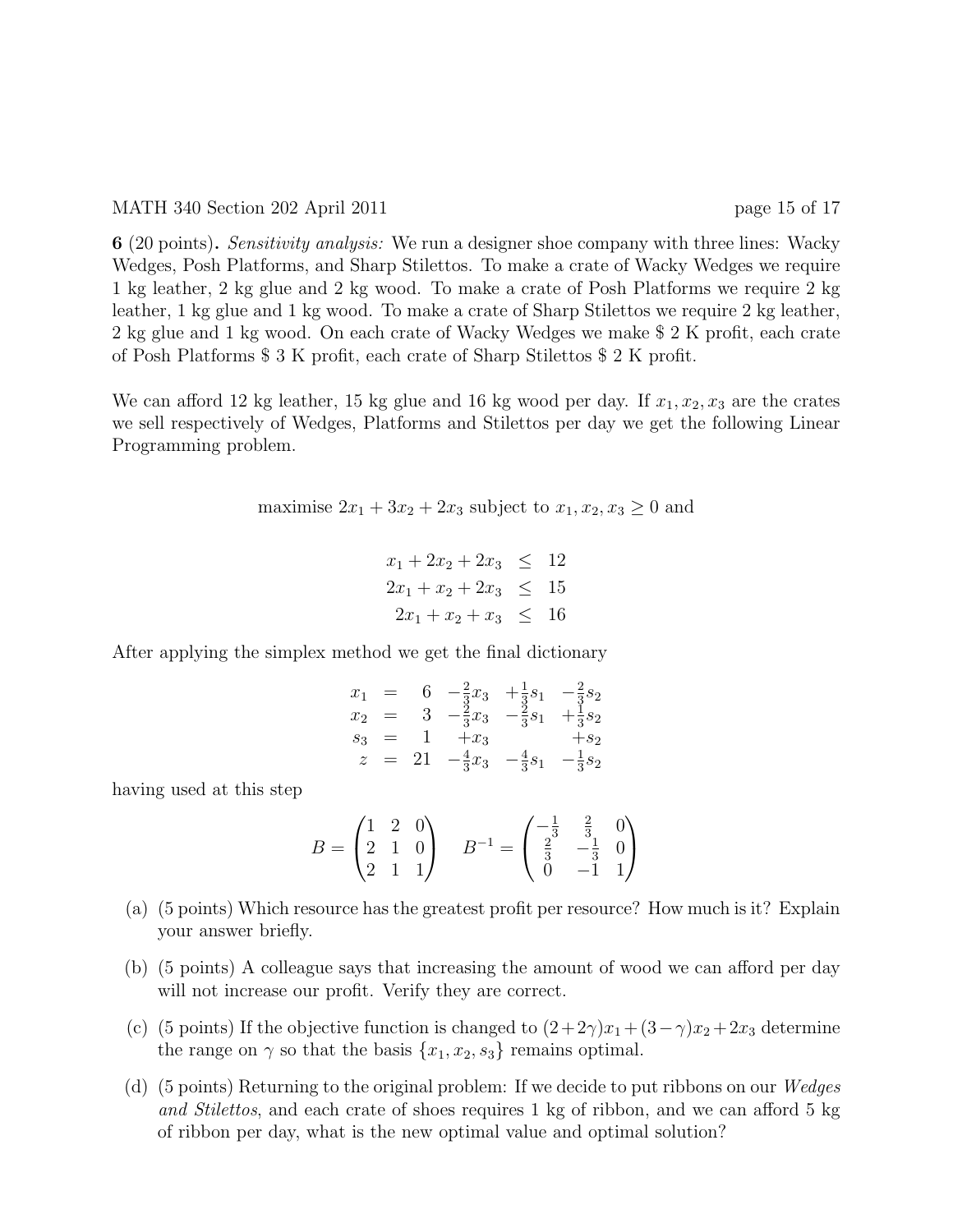MATH 340 Section 202 April 2011 page 16 of 17